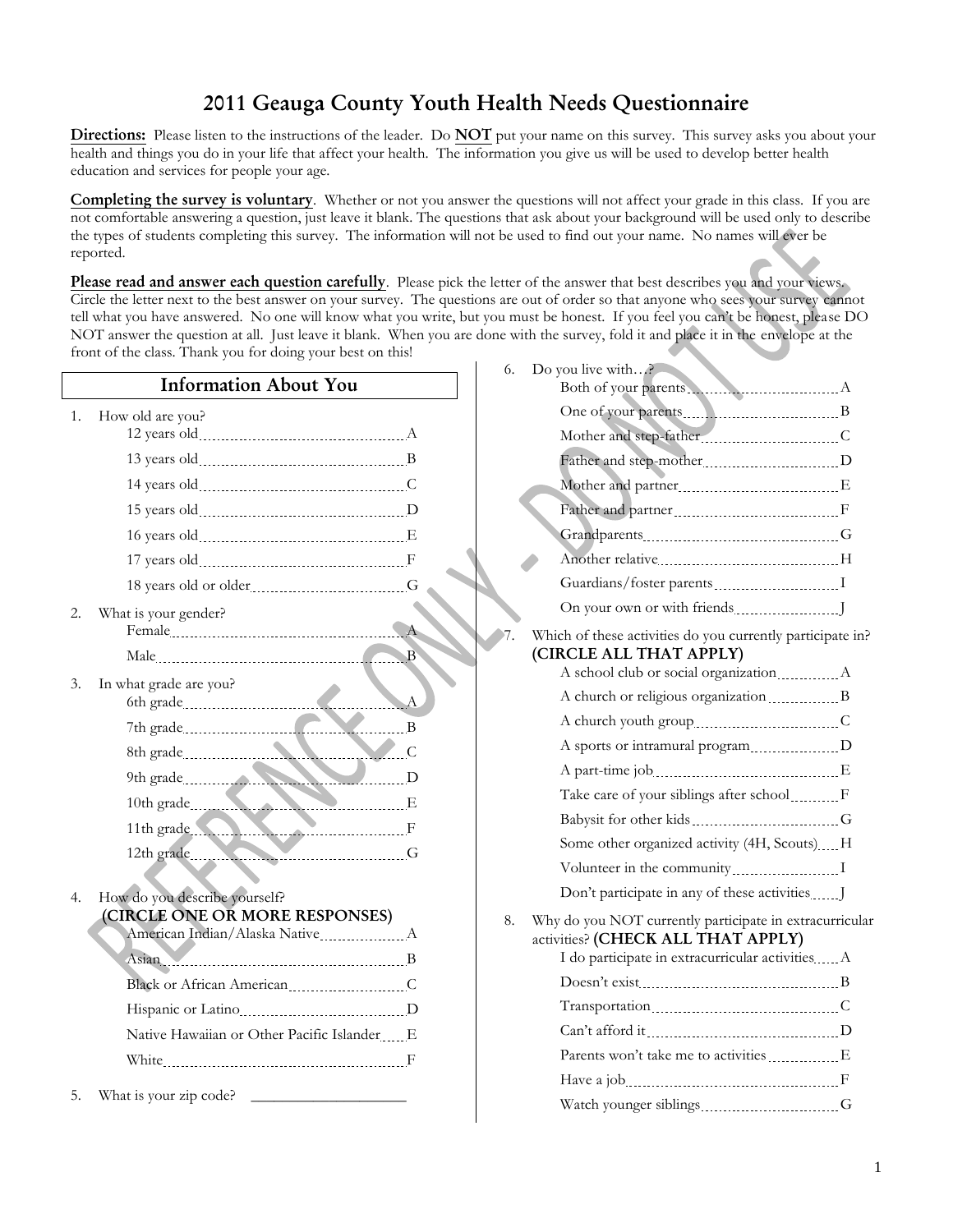| <b>Personal Safety</b>                                                                                                                                |         |
|-------------------------------------------------------------------------------------------------------------------------------------------------------|---------|
| 9.<br>How often do you wear a seat belt when riding in a car<br>driven by someone else?                                                               | 14.     |
|                                                                                                                                                       |         |
|                                                                                                                                                       |         |
|                                                                                                                                                       |         |
|                                                                                                                                                       |         |
| 10.<br>During the past 30 days, how many times did you ride in<br>a car or other vehicle driven by someone who had been<br>drinking alcohol?          | 15. 1   |
|                                                                                                                                                       |         |
|                                                                                                                                                       |         |
|                                                                                                                                                       |         |
|                                                                                                                                                       |         |
| 11. During the past 30 days, how many times did you drive a<br>car or other vehicle when you had been drinking alcohol?                               | $16.$ ] |
|                                                                                                                                                       |         |
|                                                                                                                                                       |         |
|                                                                                                                                                       |         |
|                                                                                                                                                       |         |
|                                                                                                                                                       | 17.     |
| 12. Have you ever played the choking game (pass-out game,<br>space monkey, dream game)?                                                               |         |
| No B                                                                                                                                                  |         |
|                                                                                                                                                       |         |
| 13. During the past 30 days, did you drive a car or other<br>vehicle while doing the following? (CIRCLE ALL<br><b>THAT APPLY)</b><br>I do not drive A |         |
|                                                                                                                                                       |         |
|                                                                                                                                                       | 18. I   |
|                                                                                                                                                       |         |
| Checking facebook on cell phone E                                                                                                                     |         |
|                                                                                                                                                       |         |
|                                                                                                                                                       |         |
|                                                                                                                                                       |         |
|                                                                                                                                                       |         |
|                                                                                                                                                       |         |

|     | Violence Related Behavior                                                                                                   |  |  |  |
|-----|-----------------------------------------------------------------------------------------------------------------------------|--|--|--|
|     | 14. During the past 30 days, on how many days did you carry                                                                 |  |  |  |
|     | a weapon such as a gun, knife, or club? (Do not include<br>Swiss Army or other field or hunting knives)                     |  |  |  |
|     |                                                                                                                             |  |  |  |
|     |                                                                                                                             |  |  |  |
|     | 2 or 3 days C                                                                                                               |  |  |  |
|     |                                                                                                                             |  |  |  |
|     |                                                                                                                             |  |  |  |
|     | 15. During the past 30 days, on how many days did you carry<br>a weapon such as a gun, knife or club on school<br>property? |  |  |  |
|     |                                                                                                                             |  |  |  |
|     |                                                                                                                             |  |  |  |
|     | 2 or 3 days C                                                                                                               |  |  |  |
|     |                                                                                                                             |  |  |  |
|     | 6 or more days Manuscripture E                                                                                              |  |  |  |
|     | 16. During the past 30 days, on how many days did you not                                                                   |  |  |  |
|     | go to school because you felt you would be unsafe at<br>school or on your way to or from school?                            |  |  |  |
|     |                                                                                                                             |  |  |  |
|     |                                                                                                                             |  |  |  |
|     |                                                                                                                             |  |  |  |
|     | 4 or 5 days <u>contained by</u> D                                                                                           |  |  |  |
| 17. | During the past 12 months, how many times has                                                                               |  |  |  |
|     | someone threatened or injured you with a weapon such                                                                        |  |  |  |
|     | as a gun, knife, or club on school property?                                                                                |  |  |  |
|     |                                                                                                                             |  |  |  |
|     |                                                                                                                             |  |  |  |
|     |                                                                                                                             |  |  |  |
|     |                                                                                                                             |  |  |  |
|     | 8 or 9 times F                                                                                                              |  |  |  |
|     |                                                                                                                             |  |  |  |
|     | 12 or more times H                                                                                                          |  |  |  |
| 18. | During the past 12 months, how many times were you in<br>a physical fight?                                                  |  |  |  |
|     |                                                                                                                             |  |  |  |
|     |                                                                                                                             |  |  |  |
|     |                                                                                                                             |  |  |  |
|     |                                                                                                                             |  |  |  |
|     |                                                                                                                             |  |  |  |
|     |                                                                                                                             |  |  |  |
|     |                                                                                                                             |  |  |  |

12 or more times H

2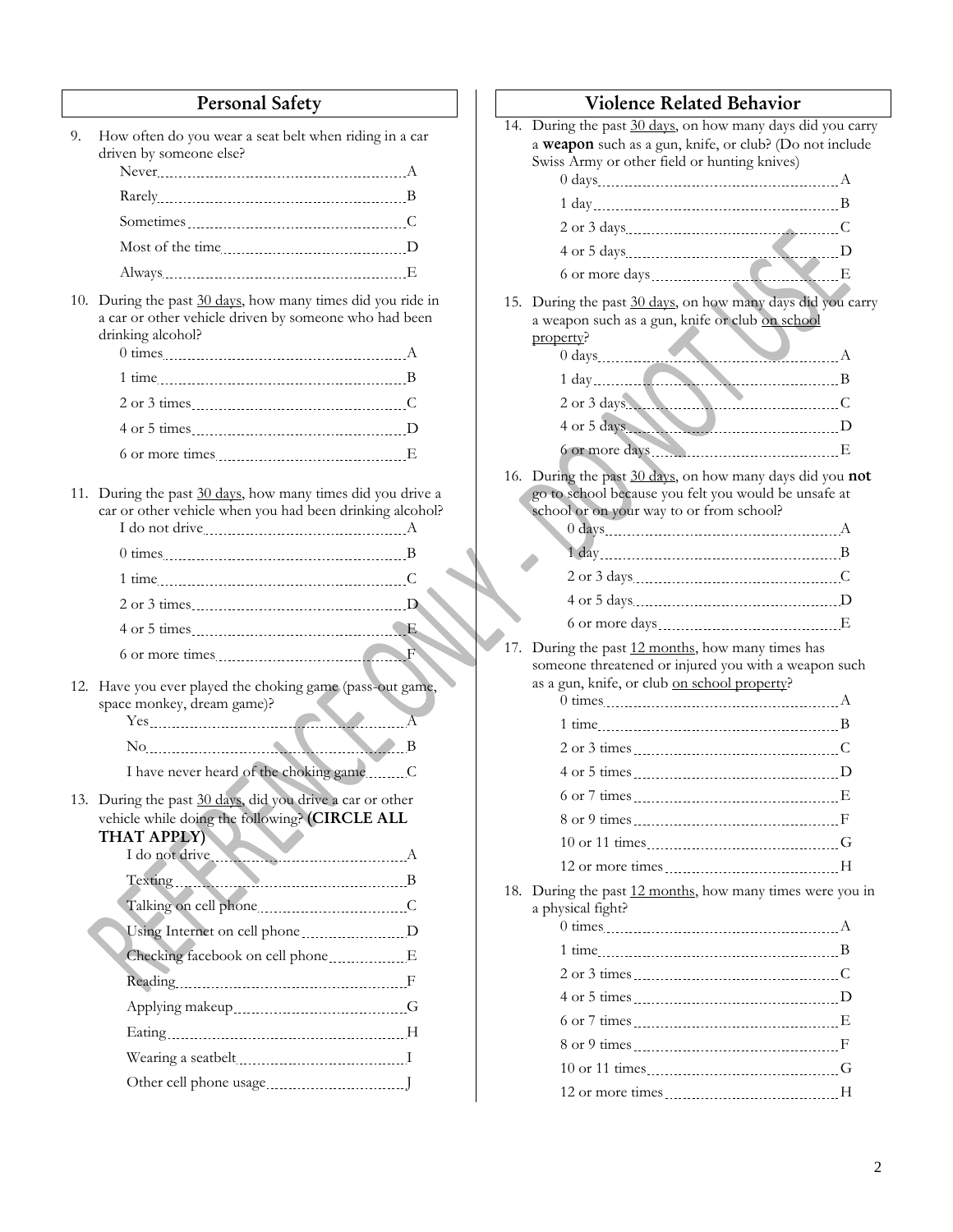|     | 19. During the past 12 months, how many times were you in<br>a physical fight on school property?                     |
|-----|-----------------------------------------------------------------------------------------------------------------------|
|     |                                                                                                                       |
|     |                                                                                                                       |
|     |                                                                                                                       |
|     |                                                                                                                       |
|     |                                                                                                                       |
|     | 20. During your life, have you purposely hurt yourself by:<br>(CIRCLE ALL THAT APPLY)                                 |
|     |                                                                                                                       |
|     |                                                                                                                       |
|     |                                                                                                                       |
|     | Scratching D                                                                                                          |
|     |                                                                                                                       |
|     |                                                                                                                       |
| 21. | During the past 12 months, did your boyfriend or<br>girlfriend ever hit, slap or physically hurt you on purpose?      |
|     | $Yes$ $A$                                                                                                             |
|     |                                                                                                                       |
| 22. | During the past 12 months, did an adult or caregiver ever<br>hit, slap or physically hurt you on purpose?             |
|     |                                                                                                                       |
|     |                                                                                                                       |
| 23. | Have you ever been forced to participate in any sexual                                                                |
|     | activity when you did not want to?                                                                                    |
|     | $Yes$ 4                                                                                                               |
|     | $\sim$ $B$                                                                                                            |
|     | 24. How many times have you witnessed the adults in your<br>house hitting or threatening, where you have felt afraid? |
|     |                                                                                                                       |
|     |                                                                                                                       |
|     | 2 or 3 times C                                                                                                        |
|     | 4 or more times<br>25. What types of bullying have you experienced in the last<br>year? (CIRCLE ALL THAT APPLY)       |
|     | Physically bullied (e.g., you were hit, kicked,<br>punched, or people took your belongings) A                         |
|     | Verbally bullied (e.g., teased, taunted,                                                                              |
|     | Indirectly bullied (e.g., spread mean rumors about                                                                    |
|     | Cyber bullied (e.g., teased, taunted, or<br>threatened by e-mail, cell phone, and other                               |
|     | electronic methods) [10] D                                                                                            |

| Mental Health |                                                                                                                                                                                                                                                                   |  |  |
|---------------|-------------------------------------------------------------------------------------------------------------------------------------------------------------------------------------------------------------------------------------------------------------------|--|--|
|               | 26. During the past 12 months, did you ever feel so sad or<br>hopeless almost every day for two weeks or more in a<br>row that you stopped doing some usual activities?<br>$No$ B                                                                                 |  |  |
| 27.           | During the past 12 months, did you ever seriously<br>consider attempting suicide?<br>$Yes$ $A$<br>No Representation of the B                                                                                                                                      |  |  |
| 28.           | During the past 12 months, how many times did you<br>actually attempt suicide?<br>$0 \text{ times }$ A<br>2 or 3 times C<br>29. How do you deal with anxiety, stress, or depression?<br>(CIRCLE ALL THAT APPLY)<br>I do not have anxiety, stress, or depression A |  |  |
|               | Use medication that is prescribed for me. I<br>Use medication that is not prescribed for me J<br>Hobbies Manual Manual Manual Manual Manual M                                                                                                                     |  |  |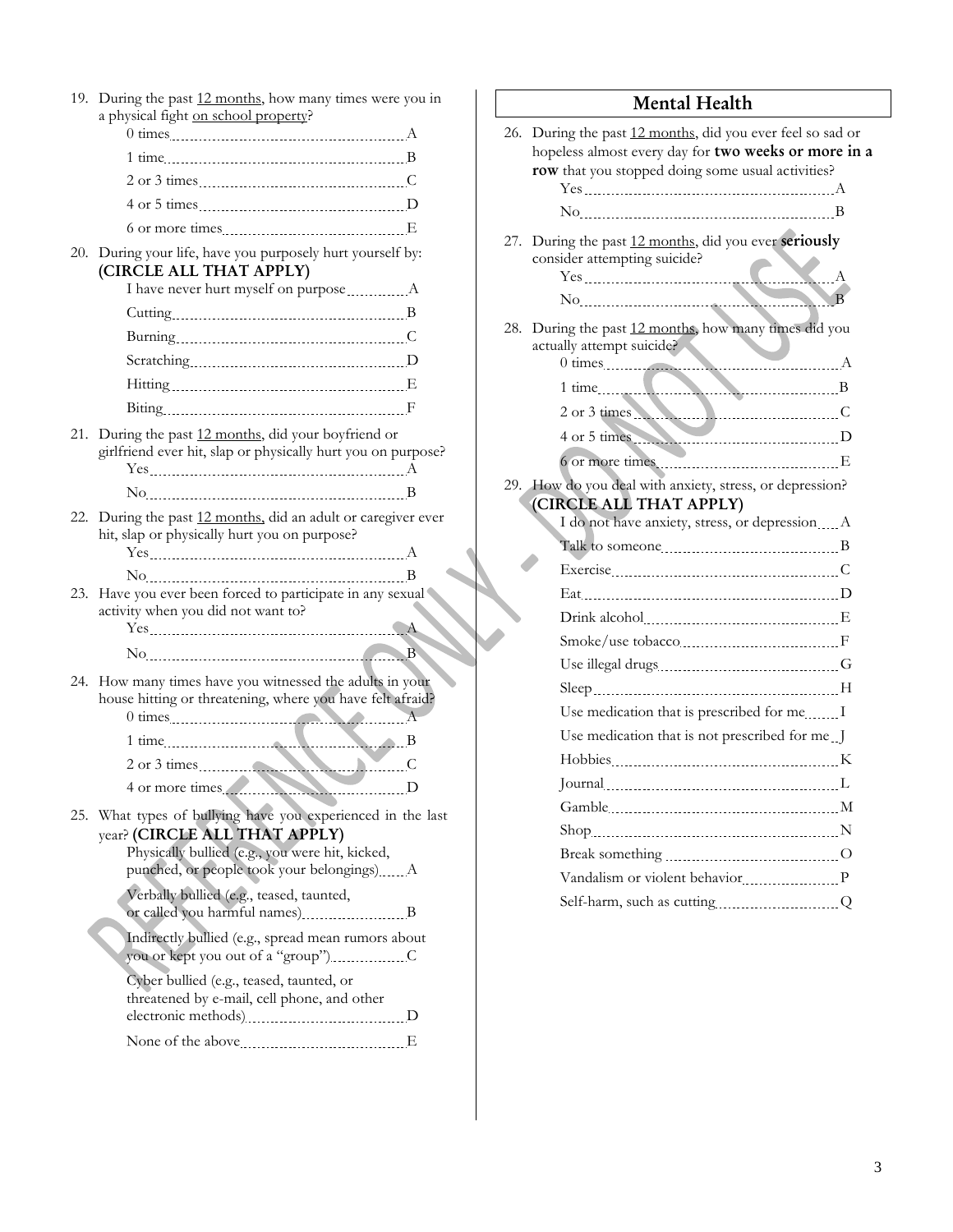#### 30. What causes you stress? **(CIRCLE ALL THAT APPLY)**

## **Tobacco Use**

| 31. | Have you ever tried cigarette smoking, even one or two                                                                                                                                                                         |                |
|-----|--------------------------------------------------------------------------------------------------------------------------------------------------------------------------------------------------------------------------------|----------------|
|     | puffs?                                                                                                                                                                                                                         |                |
|     |                                                                                                                                                                                                                                |                |
|     |                                                                                                                                                                                                                                |                |
| 32. | During the past 30 days, on how many days did you<br>smoke cigarettes?                                                                                                                                                         |                |
|     |                                                                                                                                                                                                                                |                |
|     |                                                                                                                                                                                                                                |                |
|     | 3 to 5 days 200 to 5 days 200 million and 200 million and 200 million and 3 to 5 days 200 million and 200 million and 200 million and 200 million and 200 million and 200 million and 200 million and 200 million and 200 mill |                |
|     | 6 to 9 days 2000 100 million and the state of the state of the state of the state of the state of the state of                                                                                                                 | $\overline{D}$ |
|     |                                                                                                                                                                                                                                |                |
|     |                                                                                                                                                                                                                                |                |
|     |                                                                                                                                                                                                                                |                |
| 33. | How old were you when you smoked a whole cigarette                                                                                                                                                                             |                |
|     | for the first time?                                                                                                                                                                                                            |                |
|     |                                                                                                                                                                                                                                |                |
|     | 8 years old or younger                                                                                                                                                                                                         |                |
|     | 9 years old C                                                                                                                                                                                                                  |                |
|     | 10 years old.                                                                                                                                                                                                                  |                |
|     | 11 years old Chamberland E                                                                                                                                                                                                     |                |
|     | 12 years old Figure 12 years old                                                                                                                                                                                               |                |
|     |                                                                                                                                                                                                                                |                |
|     |                                                                                                                                                                                                                                |                |
|     | 15 years old [15] years old [15] years old [15] years old [15] years old [15] years old [15] years old [15] years old [15] years old [15] years old [15] years old [15] years old [15] years old [15] years old [15] years old |                |
|     |                                                                                                                                                                                                                                |                |
|     |                                                                                                                                                                                                                                |                |

|     | 34. During the past 30 days, how did you usually get your<br>cigarettes? (CIRCLE ALL THAT APPLY)<br>I did not smoke during the past 30 days  A                                                 |
|-----|------------------------------------------------------------------------------------------------------------------------------------------------------------------------------------------------|
|     |                                                                                                                                                                                                |
|     |                                                                                                                                                                                                |
|     | Someone else bought them for me D                                                                                                                                                              |
|     | I borrowed them from someone else                                                                                                                                                              |
|     | A person 18 years or older gave them to me F                                                                                                                                                   |
|     | I took them from a store or family member G                                                                                                                                                    |
|     |                                                                                                                                                                                                |
|     | 35. Which forms of tobacco listed below have you used the<br>in the past year? (CIRCLE ALL THAT APPLY)<br>Cigarettes A<br>Flavored cigarettes<br>Bidis C<br>Cigars D<br>Black & Milds Miller E |
|     |                                                                                                                                                                                                |
|     |                                                                                                                                                                                                |
|     |                                                                                                                                                                                                |
|     |                                                                                                                                                                                                |
|     |                                                                                                                                                                                                |
|     |                                                                                                                                                                                                |
|     |                                                                                                                                                                                                |
|     | <b>Alcohol Consumption</b>                                                                                                                                                                     |
|     | 36. During your life, how many days have you had at least<br>one drink of alcohol?                                                                                                             |
|     |                                                                                                                                                                                                |
|     | 3 to 9 davs<br>– C                                                                                                                                                                             |
|     |                                                                                                                                                                                                |
|     |                                                                                                                                                                                                |
|     |                                                                                                                                                                                                |
|     |                                                                                                                                                                                                |
|     |                                                                                                                                                                                                |
| 37. | During the past 30 days, on how many days did you have<br>at least one drink of alcohol?                                                                                                       |
|     |                                                                                                                                                                                                |
|     |                                                                                                                                                                                                |

6 to 9 days 2000 to 9 days 2000 to 9 days 2000 to 9 days 2000 to 9 days 2000 to 9 days 2000 to 9 days 2000 to 9 days 2000 to 9 days 2000 to 9 days 2000 to 9 days 2000 to 9 days 2000 to 9 days 2000 to 9 days 2000 to 9 days 10 to 19 days E 20 to 29 days  $\frac{1}{20}$  and  $\frac{1}{20}$  and  $\frac{1}{20}$  and  $\frac{1}{20}$  and  $\frac{1}{20}$  and  $\frac{1}{20}$  and  $\frac{1}{20}$  and  $\frac{1}{20}$  and  $\frac{1}{20}$  and  $\frac{1}{20}$  and  $\frac{1}{20}$  and  $\frac{1}{20}$  and  $\frac{1}{20}$  and  $\frac{1}{20}$  a All 30 days G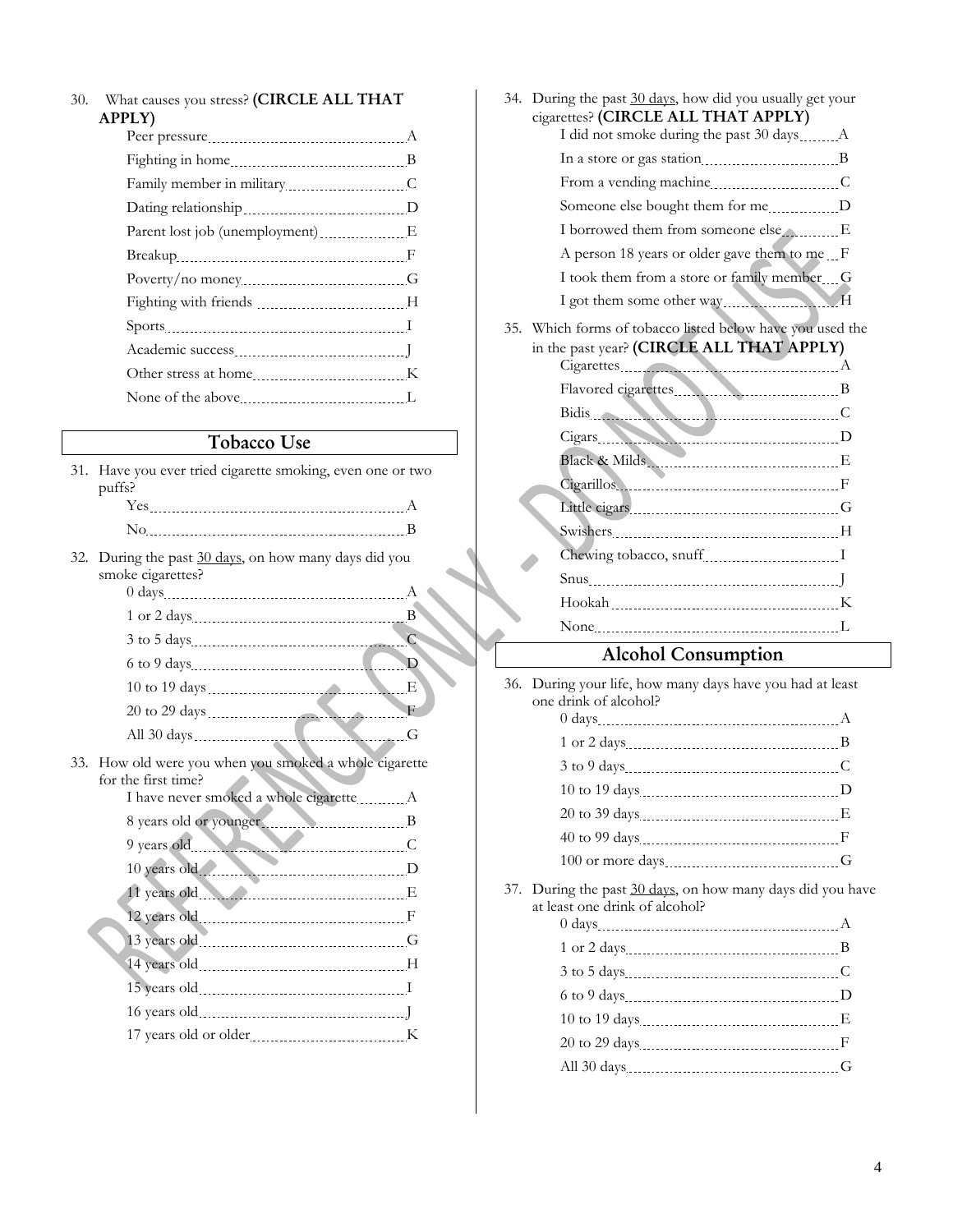| 38. How old were you when you had your first drink of<br>alcohol other than a few sips?<br>I have never had a drink of alcohol, other     |  |
|-------------------------------------------------------------------------------------------------------------------------------------------|--|
|                                                                                                                                           |  |
|                                                                                                                                           |  |
|                                                                                                                                           |  |
|                                                                                                                                           |  |
|                                                                                                                                           |  |
|                                                                                                                                           |  |
|                                                                                                                                           |  |
|                                                                                                                                           |  |
|                                                                                                                                           |  |
|                                                                                                                                           |  |
| 17 years old or older K                                                                                                                   |  |
| 39. During the past 30 days, on how many days did you have<br>5 or more drinks of alcohol in a row, that is, within a<br>couple of hours? |  |
|                                                                                                                                           |  |
|                                                                                                                                           |  |
|                                                                                                                                           |  |
|                                                                                                                                           |  |
|                                                                                                                                           |  |
|                                                                                                                                           |  |
|                                                                                                                                           |  |

| 20 days or more                                                                                                                              | G |
|----------------------------------------------------------------------------------------------------------------------------------------------|---|
| 40. During the past 30 days, how did you usually get your.<br>alcohol? (CIRCLE ALL THAT APPLY)<br>I did not drink during the past 30 days A. |   |
| I bought it in a store such as a liquor<br>store, convenience store, supermarket,                                                            |   |
|                                                                                                                                              |   |
| I bought it at a restaurant, bar or club                                                                                                     |   |
| Someone gave it to me                                                                                                                        |   |
| I bought it at a public event such as a                                                                                                      |   |
| concert or sporting event $\ldots$ $\ldots$ $\ldots$ $\ldots$                                                                                |   |
| My parent gave it to me                                                                                                                      |   |
|                                                                                                                                              |   |
| I took it from a store or family member H                                                                                                    |   |
|                                                                                                                                              |   |

| 41. | During the past 30 days, on how many days were you on<br>school property under the influence of alcohol?                                                                                                                       |  |
|-----|--------------------------------------------------------------------------------------------------------------------------------------------------------------------------------------------------------------------------------|--|
|     |                                                                                                                                                                                                                                |  |
|     |                                                                                                                                                                                                                                |  |
|     | 6 to 9 days <u>manually</u> D                                                                                                                                                                                                  |  |
|     |                                                                                                                                                                                                                                |  |
|     |                                                                                                                                                                                                                                |  |
|     | All 30 days Gas and the Community of Gas Community Community Community Community Community Community Community Community Community Community Community Community Community Community Community Community Community Community C |  |
|     | Drug Use                                                                                                                                                                                                                       |  |
| 42. | During the past 30 days, how many times did you use<br>marijuana?<br>0 times A                                                                                                                                                 |  |
|     | 1 or 2 times B                                                                                                                                                                                                                 |  |
|     | 3 to 9 times C                                                                                                                                                                                                                 |  |
|     | 10 to 19 times D                                                                                                                                                                                                               |  |
|     |                                                                                                                                                                                                                                |  |
|     | 20 to 39 times Manual Manual E                                                                                                                                                                                                 |  |
|     |                                                                                                                                                                                                                                |  |
| 43. | During your life, how many times have you used any<br>form of cocaine, including powder, crack or freebase?                                                                                                                    |  |
|     |                                                                                                                                                                                                                                |  |
|     |                                                                                                                                                                                                                                |  |
|     |                                                                                                                                                                                                                                |  |
|     |                                                                                                                                                                                                                                |  |
|     |                                                                                                                                                                                                                                |  |
|     | 44. During your life, how many times have you sniffed glue,<br>breathed the contents of aerosol spray cans, or inhaled<br>any paints or sprays to get high?                                                                    |  |
|     |                                                                                                                                                                                                                                |  |
|     | 3 to 9 times C                                                                                                                                                                                                                 |  |
|     |                                                                                                                                                                                                                                |  |
|     |                                                                                                                                                                                                                                |  |
|     | 40 or more times F                                                                                                                                                                                                             |  |
|     |                                                                                                                                                                                                                                |  |
| 45. | During your life, how many times have you used heroin<br>(also called smack, junk, or China White)?                                                                                                                            |  |
|     |                                                                                                                                                                                                                                |  |
|     |                                                                                                                                                                                                                                |  |
|     |                                                                                                                                                                                                                                |  |
|     |                                                                                                                                                                                                                                |  |
|     |                                                                                                                                                                                                                                |  |
|     |                                                                                                                                                                                                                                |  |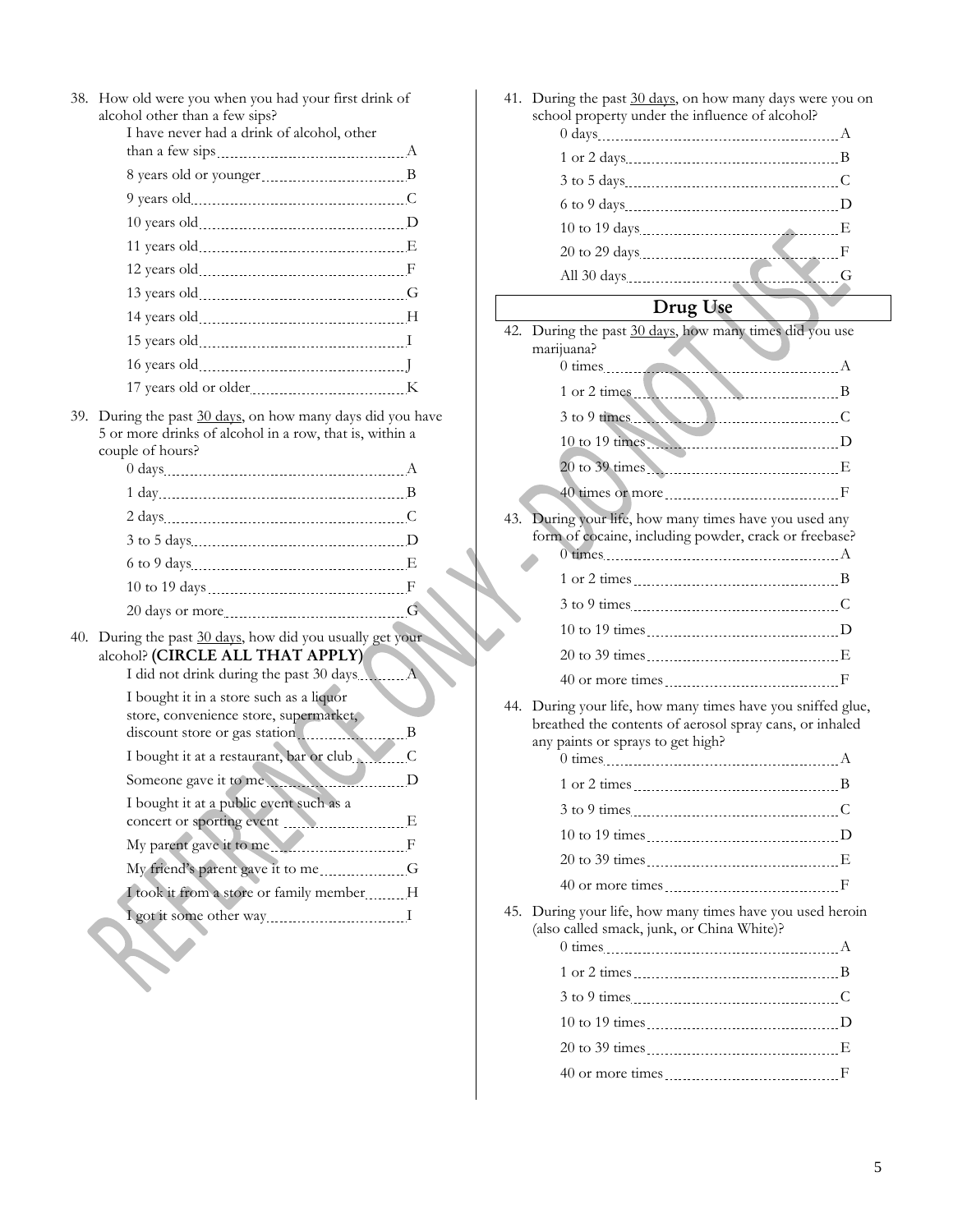46. During your life, how many times have you used methamphetamines (also called speed, crystal, crack or ice)?

| $3$ to 9 times $\qquad \qquad \qquad C$ |  |
|-----------------------------------------|--|
|                                         |  |
|                                         |  |
|                                         |  |

47. During your life, how many times have you taken steroid pills or shots without a doctor's prescription?

| $0 \text{ times}$ A                       |  |
|-------------------------------------------|--|
| 1 or 2 times B                            |  |
| $3$ to $9$ times $\qquad \qquad \qquad C$ |  |
|                                           |  |
|                                           |  |
|                                           |  |
|                                           |  |

L

48. During your life, how many times have you used medications that were either not prescribed for you, or took more than was prescribed to feel good or high? (examples include Oxycontin, Vicodin, Adderall, Concerta or Ritalin)

| $0 \text{ times}$ $A$ |  |
|-----------------------|--|
| $1$ or $2$ times $B$  |  |
|                       |  |
|                       |  |
|                       |  |
|                       |  |

- 49. How did you usually get the medications that were not prescribed for you? **(CIRCLE ALL THAT APPLY)** A friend gave them to me A parent gave them to me Another family member gave them to me C I took them from a friend or family member D I bought them from a friend ELEA I bought them from someone else F I did not misuse medications COMERCIAL CONSERVATION
- 50. During your life, how many times have you taken overthe-counter medications such as cold medicine, allergy medicine, or pain reliever to get high?

|     | 51. During your life, how many times have you used a<br>needle to inject any illegal drug into your body?                                                                                                                           |  |
|-----|-------------------------------------------------------------------------------------------------------------------------------------------------------------------------------------------------------------------------------------|--|
|     |                                                                                                                                                                                                                                     |  |
|     |                                                                                                                                                                                                                                     |  |
| 52. | During the past 12 months, has anyone offered, sold or                                                                                                                                                                              |  |
|     | given you an illegal drug on school property?                                                                                                                                                                                       |  |
|     | Yes A                                                                                                                                                                                                                               |  |
|     | $No$ $B$                                                                                                                                                                                                                            |  |
|     | Diet & Nutrition                                                                                                                                                                                                                    |  |
|     | 53. How do you describe your weight?                                                                                                                                                                                                |  |
|     | Very underweight                                                                                                                                                                                                                    |  |
|     |                                                                                                                                                                                                                                     |  |
|     |                                                                                                                                                                                                                                     |  |
|     |                                                                                                                                                                                                                                     |  |
|     |                                                                                                                                                                                                                                     |  |
|     | 54. Which of the following are you trying to do about your<br>weight?                                                                                                                                                               |  |
|     |                                                                                                                                                                                                                                     |  |
|     |                                                                                                                                                                                                                                     |  |
|     |                                                                                                                                                                                                                                     |  |
|     | I am not trying to do anything about                                                                                                                                                                                                |  |
|     | my weight <u>contained</u> in the property of the property of the property of the property of the property of the property of the property of the property of the property of the property of the property of the property of the p |  |
| 55. | During the past 30 days, did you do any of the following                                                                                                                                                                            |  |
|     | to lose weight or keep from gaining weight? (CIRCLE                                                                                                                                                                                 |  |
|     | ALL THAT APPLY)<br>I did not do anything to lose weight or keep                                                                                                                                                                     |  |
|     |                                                                                                                                                                                                                                     |  |
|     | Eat less food, fewer calories, or foods low                                                                                                                                                                                         |  |
|     |                                                                                                                                                                                                                                     |  |
|     |                                                                                                                                                                                                                                     |  |
|     | Go without eating for 24 hours D                                                                                                                                                                                                    |  |
|     | Take any diet pills, powders, or liquids                                                                                                                                                                                            |  |
|     |                                                                                                                                                                                                                                     |  |
|     |                                                                                                                                                                                                                                     |  |
|     | 56. On average how many servings of fruits and vegetables<br>do you have per day?                                                                                                                                                   |  |
|     |                                                                                                                                                                                                                                     |  |
|     |                                                                                                                                                                                                                                     |  |
|     | $0 - I$ do not like fruits or vegetables $\ldots$ C                                                                                                                                                                                 |  |
|     |                                                                                                                                                                                                                                     |  |
|     | $0 - I$ do not have access to fruits or<br>vegetables E                                                                                                                                                                             |  |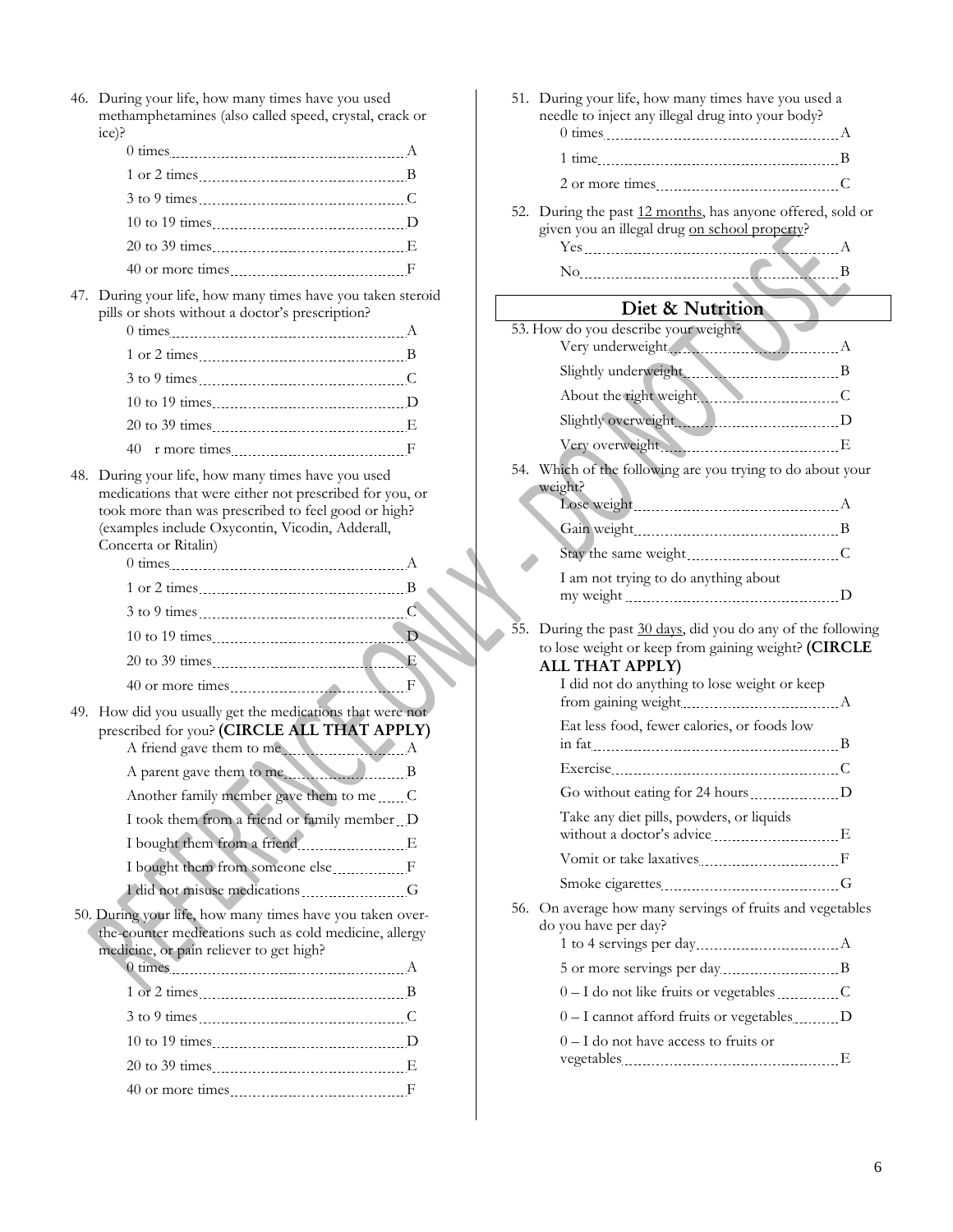|     | 57. Which of the following sources of calcium do you<br>consume daily? (CIRCLE ALL THAT APPLY) |  |  |  |  |
|-----|------------------------------------------------------------------------------------------------|--|--|--|--|
|     |                                                                                                |  |  |  |  |
|     |                                                                                                |  |  |  |  |
|     |                                                                                                |  |  |  |  |
|     |                                                                                                |  |  |  |  |
|     |                                                                                                |  |  |  |  |
|     |                                                                                                |  |  |  |  |
| 58. | I drink energy drinks for the following reasons                                                |  |  |  |  |
|     | (examples: RedBull, Monster)? (CIRCLE ALL THAT<br><b>APPLY</b> )                               |  |  |  |  |
|     |                                                                                                |  |  |  |  |
|     |                                                                                                |  |  |  |  |
|     |                                                                                                |  |  |  |  |
|     |                                                                                                |  |  |  |  |
|     | To mix with alcohol E                                                                          |  |  |  |  |
|     |                                                                                                |  |  |  |  |

## **Exercise**

59. On an average day of the week, how many hours do you spend doing the following activities?  $\overline{\phantom{a}}$ 

 $\hat{\mathcal{L}}$ 

| TV                    | <b>Video Games</b><br>(non-active) |           | Computer            | <b>Cell Phone</b><br>(texting,<br>talking,<br>internet) |
|-----------------------|------------------------------------|-----------|---------------------|---------------------------------------------------------|
| 0 hours               | 0 hours                            |           | $0$ hours           | 0 hours                                                 |
| Less than<br>1 hour   | 1 hour                             | Less than | Less than<br>1 hour | Less than<br>1 hour                                     |
| 1 hour                | I.<br>1 hour                       |           | 1 hour              | 1 hour                                                  |
| 2 hours               | 2 hours                            |           | 2 hours             | 2 hours                                                 |
| 3 hours               | 3 hours                            | ь.        | $3$ hours           | 3 hours                                                 |
| 4 hours               | 4 hours                            |           | 4 hours             | 4 hours                                                 |
| 5 hours               | 5 hours                            |           | 5 hours             | 5 hours                                                 |
| 6 or<br>more<br>hours | 6 or<br>more<br>hours              |           | 6 or more<br>hours  | 6 or<br>more<br>hours                                   |

| 60. | During the past 7 days, on how many days were you<br>physically active for a total of at least 60 minutes per<br>day? (Add up all the time you spent in any kind of<br>physical activity that increases your heart rate and made<br>you breathe hard some of the time.) |  |
|-----|-------------------------------------------------------------------------------------------------------------------------------------------------------------------------------------------------------------------------------------------------------------------------|--|
|     |                                                                                                                                                                                                                                                                         |  |
|     |                                                                                                                                                                                                                                                                         |  |
|     | 2 days 2.1 and 2.1 and 2.1 and 2.1 and 2.1 and 2.1 and 2.1 and 2.1 and 2.1 and 2.1 and 2.1 and 2.1 and 2.1 and 2.1 and 2.1 and 2.1 and 2.1 and 2.1 and 2.1 and 2.1 and 2.1 and 2.1 and 2.1 and 2.1 and 2.1 and 2.1 and 2.1 and                                          |  |
|     |                                                                                                                                                                                                                                                                         |  |
|     |                                                                                                                                                                                                                                                                         |  |
|     |                                                                                                                                                                                                                                                                         |  |
|     | 6 days G                                                                                                                                                                                                                                                                |  |
|     | 7 days H                                                                                                                                                                                                                                                                |  |
|     | <b>General Health</b>                                                                                                                                                                                                                                                   |  |
|     | 61. When did you last visit your doctor for a routine check-<br>up?                                                                                                                                                                                                     |  |
|     |                                                                                                                                                                                                                                                                         |  |
|     |                                                                                                                                                                                                                                                                         |  |
|     |                                                                                                                                                                                                                                                                         |  |
|     |                                                                                                                                                                                                                                                                         |  |
|     |                                                                                                                                                                                                                                                                         |  |
|     |                                                                                                                                                                                                                                                                         |  |
|     | 62. When was the last time you saw a dentist for a check-up,<br>exam, teeth cleaning, or other dental work?                                                                                                                                                             |  |
|     |                                                                                                                                                                                                                                                                         |  |
|     |                                                                                                                                                                                                                                                                         |  |
|     |                                                                                                                                                                                                                                                                         |  |
|     |                                                                                                                                                                                                                                                                         |  |
|     | 63. Has a doctor or nurse ever told you that you have<br>asthma?                                                                                                                                                                                                        |  |
|     |                                                                                                                                                                                                                                                                         |  |
|     |                                                                                                                                                                                                                                                                         |  |
|     |                                                                                                                                                                                                                                                                         |  |
|     | 64. On an average school night, do you care for any children<br>under the case of 193 Include your brothers or gistors if                                                                                                                                               |  |

under the age of 18? Include your brothers or sisters if you are the one who is responsible for them.

|  |  | Yes, I care for 4 or more children C |  |
|--|--|--------------------------------------|--|
|  |  | .                                    |  |

No, I don't care for any children D